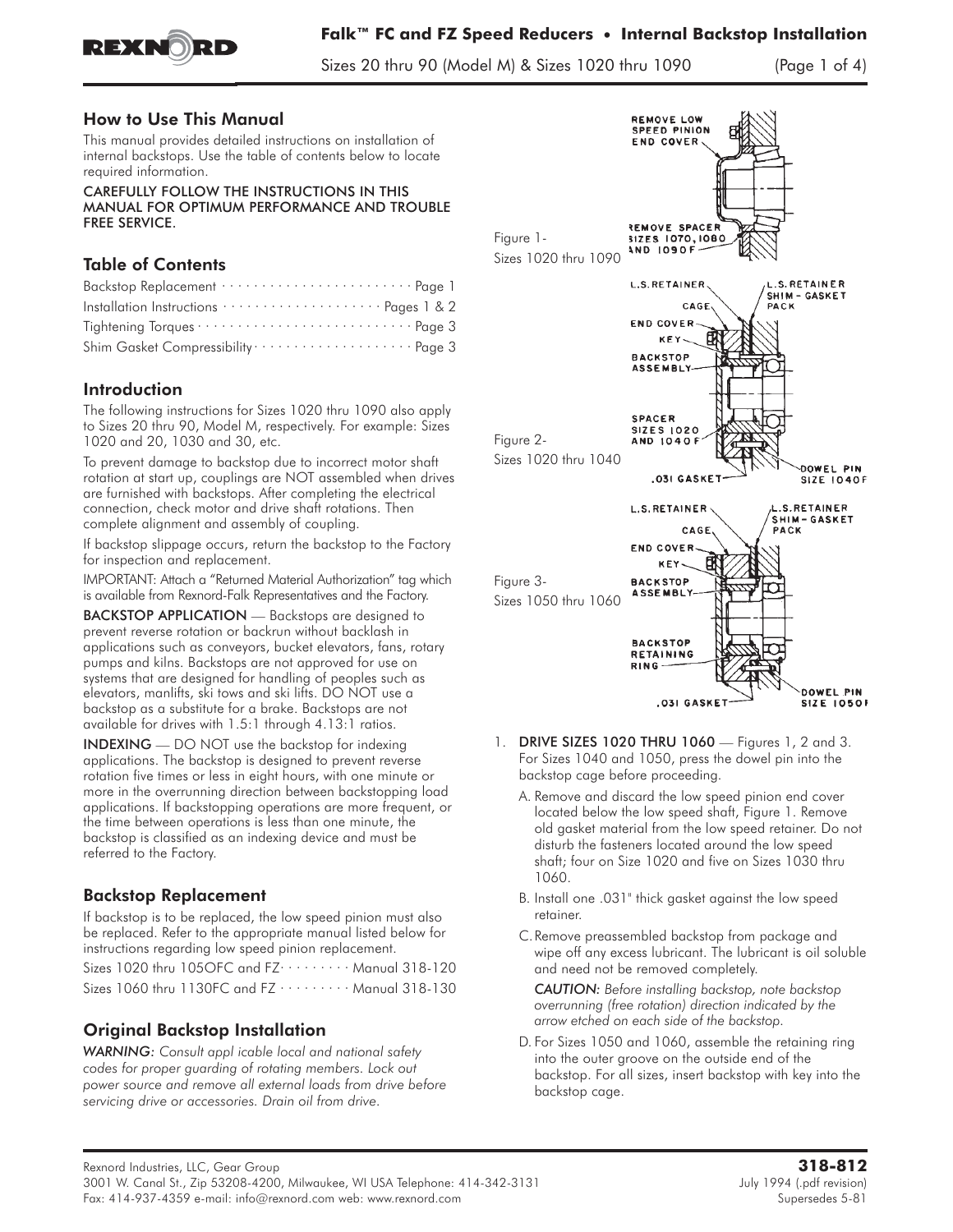## **Internal Backstop Installation** • **Falk™ FC and FZ Speed Reducers**

(Page 2 of 4) Sizes 20 thru 90 (Model M) & Sizes 1020 thru 1090



- E. Oil backstop sprags and low speed pinion shaft extension. Gently slide the backstop assembly onto the shaft and into the housing bore while rotating the shaft in the overrunning direction. **DO NOT FORCE OR HAMMER...** this may damage the shaft surface or misalign sprags.
- F. Install two 2 inch long headless set screws or studs through the backstop cage and into the drive. Refer to Table 1 for diameter of set screws and studs.
- G.Check operation of backstop by turning the input shaft in the required direction of rotation by hand. If the shaft does not rotate in the required direction, remove backstop, reverse it and reinstall as instructed in the preceding steps.
- H.Rotate input shaft in the required direction of rotation and then reverse the rotation to lock up the backstop. Observe the position of the sprags. All sprags must be engaged and lay in the same relative position around the shaft. If the sprags are not uniformly positioned, lightly tap the backstop cage to centralize all of the sprags around the shaft and cage. if sprags cannot be uniformly positioned in this manner, remove the backstop and run a finger around the sprags in the overrunning direction. Reinstall backstop as instructed in the preceding steps.

Check the position of the sprags several times by overrunning and locking the sprags. if all sprags move uniformly, hold the backstop in the locked position and proceed to the next assembly sequence.

- J. Install one .031" thick gasket between the backstop cage and end cover. For drive Sizes 1020 and 1040 only, install spacer inside backstop cage against backstop. install end cover and fasteners with lock washers; torque to value shown in Table 1. IMPORTANT: Use only the fasteners provided in the kit.
- K. Remove set screws or studs and install fasteners (with lock washers); torque to value shown in Table 1.
- L. Affix high speed shaft rotation arrow to the high speed end of drive. Affix backstop caution labels to drive.
- M.Refer to Service Manual 128-010 for recommended lubricants.

*CAUTION: Do not use extreme pressure lubricants in drives equipped with internal type backstops.*

- **2.** DRIVE SIZES 1070 & 1080 Figures 1 & 4.
	- A. Remove and discard the low speed pinion end cover and spacer located below the low speed shaft, Figure 1. Remove old gasket material from the low speed retainer. Do not disturb the six fasteners located around the low speed shaft.
	- B. Install one .009" thick shim-gasket against the low speed retainer.

**Figure 4- Sizes 1070 and 1080**



C.Remove preassembled backstop from package and wipe off any excess lubricant. The lubricant is oil soluble and need not be removed completely. DO NOT REMOVE BACKSTOP ASSEMBLED IN CAGE.

*CAUTION: Before installing backstop, note backstop overrunning (free rotation) direction indicated by the arrow etched on each side of the backstop. If rotation is opposite to that specified, replace subassembly with one of opposite rotation, because backstop is subassembled and matched with cage.*

- D. Oil backstop sprags and low speed pinion shaft extension. Gently slide the backstop subassembly onto the shaft and into the housing bore while rotating the shaft in the overrunning direction. DO NOT FORCE OR HAMMER . . . this may damage the shaft surface or misalign sprags.
- E. Refer to Table 2 for a listing of shim-gaskets and their compressed values. Install up to .167" (compressed thickness) of shim-gaskets between the backstop cage and end cover to ensure bearing float. Include only one .015" shim-gasket in the pack and mount that .015" shim-gasket against the end cover. NOTE: Use only Rexnord shim-gaskets. Install end cover and fasteners with lock washers; torque to value shown in Table 1. IMPORTANT: Use only the fasteners provided in the kit.
- F. Remove the plugs from the two holes in the end cover. Insert a .375-16UNC diameter eye bolt in the low speed pinion shaft end to serve as a push-pull device. Insert dial indicator probe in the other hole. Rotate shaft in the overrunning direction while applying axial force in both directions and measure axial float. Subtract .002" to .004" (specified axial float) from the measured float. Shim-gasket removal must total a value within those limits.

Do not remove the one .015" shim-gasket mounted against the end cover.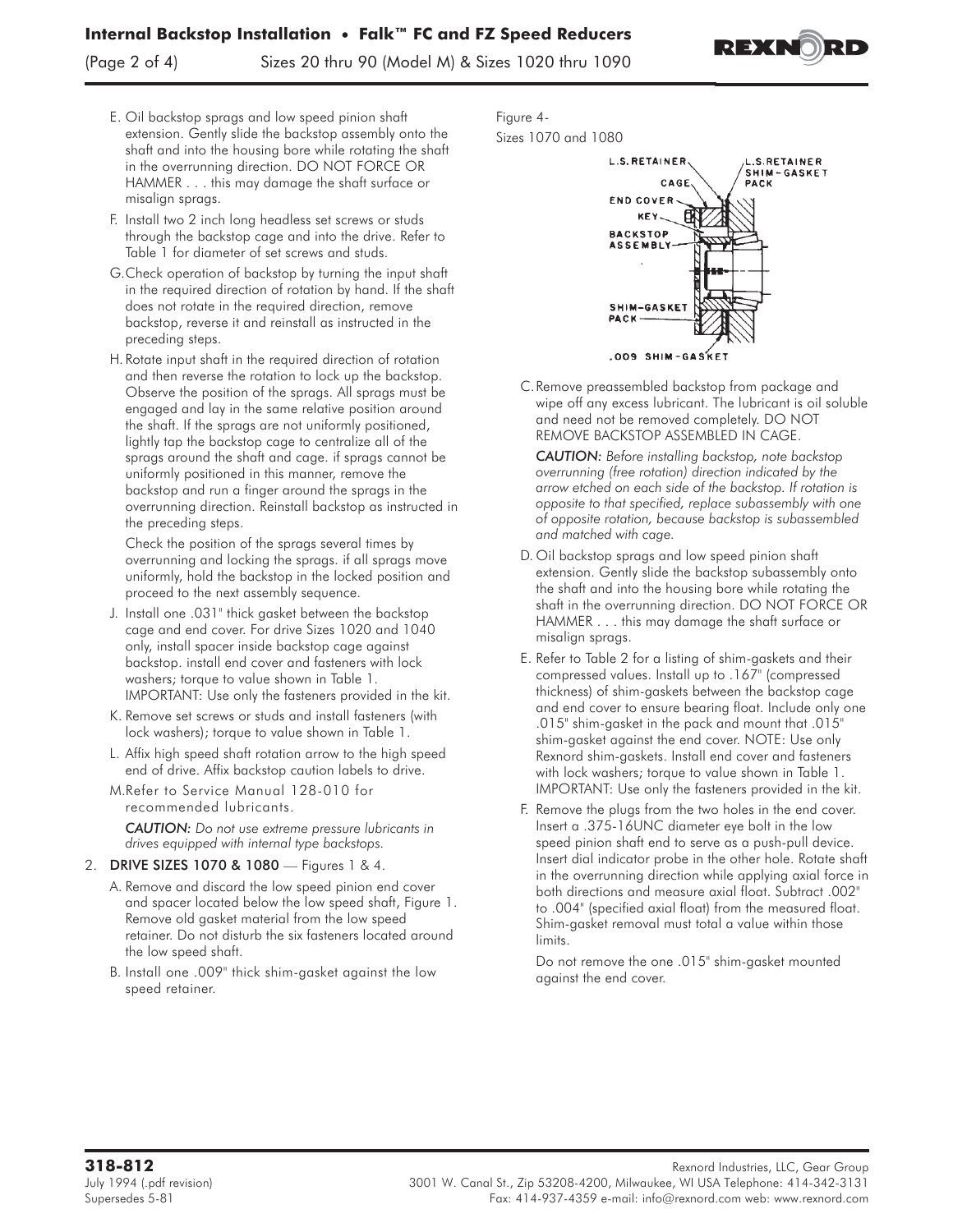

Sizes 20 thru 90 (Model M) & Sizes 1020 thru 1090 (Page 3 of 4)

#### EXAMPLE:

- 1. A Size 1070 low speed pinion shaft has a measured axial float of .080". The specified axial float is .002" to .004" for Sizes 1070 and 1080.
- 2. Total required shim removal is: 076" to .078" or (.080" - .004") to (.080" - .002").
- 3. Assuming shim pack is composed of:
	- *(3) .007" (.006" compressed) = .018"*
	- *(3) .009" (.008" compressed) = .024"*  $(1)$  .015" (.013" compressed) = .013"
	- $(3)$  .031" (.028" compressed) = .084"
		- TOTAL *=* .139" compressed
- 4. Remove:
	- *(2) .007" (.006" compressed) = .012"*
	- *(*1*) .009" (.008" compressed) = .008"*
	- *(2) .031" (.028" compressed) = .056"*
		- TOTAL *=* .076"
- 5. Therefore, .080" axial end float minus .076" of shim removal results in .004" axial end float.

G.Remove the end cover and shim-gasket pack.

*CAUTION: The drain back hole must be open.*

Make certain that the oil drain back hole through the backstop cage and drive housing wall is open to provide lubrication to the backstop. The radial slots in the backstop and backstop cage must be aligned and face the end cover.

- H.Install two 2 inch long headless set screws or studs through the backstop cage and into the drive. Refer to Table 1 for diameter of set screws and studs.
- J. Check operation of backstop by turning the input shaft in the required direction of rotation by hand. If the shaft does not rotate in the required direction, remove backstop, reverse it and reinstall as instructed in the preceding steps.
- K. Rotate input shaft in the required direction of rotation and then reverse the rotation to lock up the backstop. Observe the position of the sprags. All sprags must be engaged and lay in the same relative position around the shaft. If the sprags are not uniformly positioned, lightly tap the backstop cage to centralize all of the sprags around the shaft and cage. If sprags cannot be uniformly positioned in this manner, remove the backstop and run a finger around the sprags in the overrunning direction. Reinstall backstop as instructed in the preceding steps.

Check the position of the sprags several times by overrunning and locking the sprags. If all sprags move uniformly, hold the backstop in the locked position and proceed to the next assembly sequence.

- L. Reinstall previously selected shim-gaskets with the .015" shim-gasket against the end cover. Install end cover and fasteners with lock washers; torque to value shown in Table 1.
- M.Remove set screws or studs and install fasteners (with lock washers); torque to value shown in Table 1. After all fasteners are installed, make certain that the low speed pinion shaft axial float is .002" to .004". Readjust if necessary.

## TABLE 1 — Fastener Tightening Torques

| <b>Drive Size</b>            | Quantity | <b>SAE Grade</b> | <b>Diameter &amp; Length</b>                                                                               | Torque Ib-in                 |
|------------------------------|----------|------------------|------------------------------------------------------------------------------------------------------------|------------------------------|
| 1020<br>1030<br>1040<br>1050 | b        |                  | $.312 - 18$ UNC x 1.250<br>$.312 - 18$ UNC x $1.500$<br>$.312 - 18$ UNC x 1.750<br>$.375 - 16$ UNC x 2.250 | 185<br>185<br>185<br>330     |
| 1060<br>1070<br>1080<br>1090 | b<br>6   | 8                | $.500 - 13$ UNC x 2.500<br>$.625 - 1$ TUNC x 2.750<br>$.625 - 1$ TUNC x 3.000<br>$.625 - 1$ 1 UNC x 3.000  | 1100<br>1640<br>2190<br>2190 |

### TABLE 2 — Shim-Gasket Compressibility

| <b>Falk Shim-Gaskets</b>                                                 | Thickness - Inches         |                             |
|--------------------------------------------------------------------------|----------------------------|-----------------------------|
|                                                                          | <b>New</b>                 | Compressed                  |
| <b>Black Rubber Coated</b><br><b>Black Rubber Coated</b><br>Gray<br>Grav | .007<br>.009<br>015<br>031 | .006<br>.008<br>.013<br>በንጸ |

- N.Affix high speed shaft rotation arrow to the high speed end of drive. Affix backstop caution labels to drive.
- O.Refer to Service Manual 128-010 for recommended lubricants.

*CAUTION: Do not use extreme pressure lubricants in drives equipped with internal type backstops.*

#### **3.** DRIVE SIZE 1090 — Figures 1 & 5.

- A. Remove and discard the low speed pinion end cover and spacer located below the low speed shaft, Figure 1. Remove old gasket material from the housing surface.
- B. Refer to Table 2 for a listing of shim-gaskets and their compressed values. Install up to .111" (compressed thickness) of shim-gaskets against the drive housing to ensure bearing float. Include only one .015" shim-gasket in the pack and mount that .015" shim-gasket against the housing. Note: Use only Rexnord shim-gaskets.
- C.Install the backstop cage without backstop. Place one .015" shim-gasket between the backstop cage and end cover. Install end cover and fasteners with lock washers; torque to value shown in Table 1.

IMPORTANT: Use only the fasteners provided in the kit.

D. **Remove the plugs from the two holes in the end cover. Insert a .375-16UNC diameter eye bolt in the low speed pinion shaft end to serve as a push-pull device. Insert dial indicator probe in the other hole. Rotate shaft while applying axial force in both directions and measure axial float. Subtract .002" to .004" (specified axial float) from the measured float. Shim-gasket removal must total a value within those limits. Do not remove the one .015" shim-gasket mounted against the drive housing.**